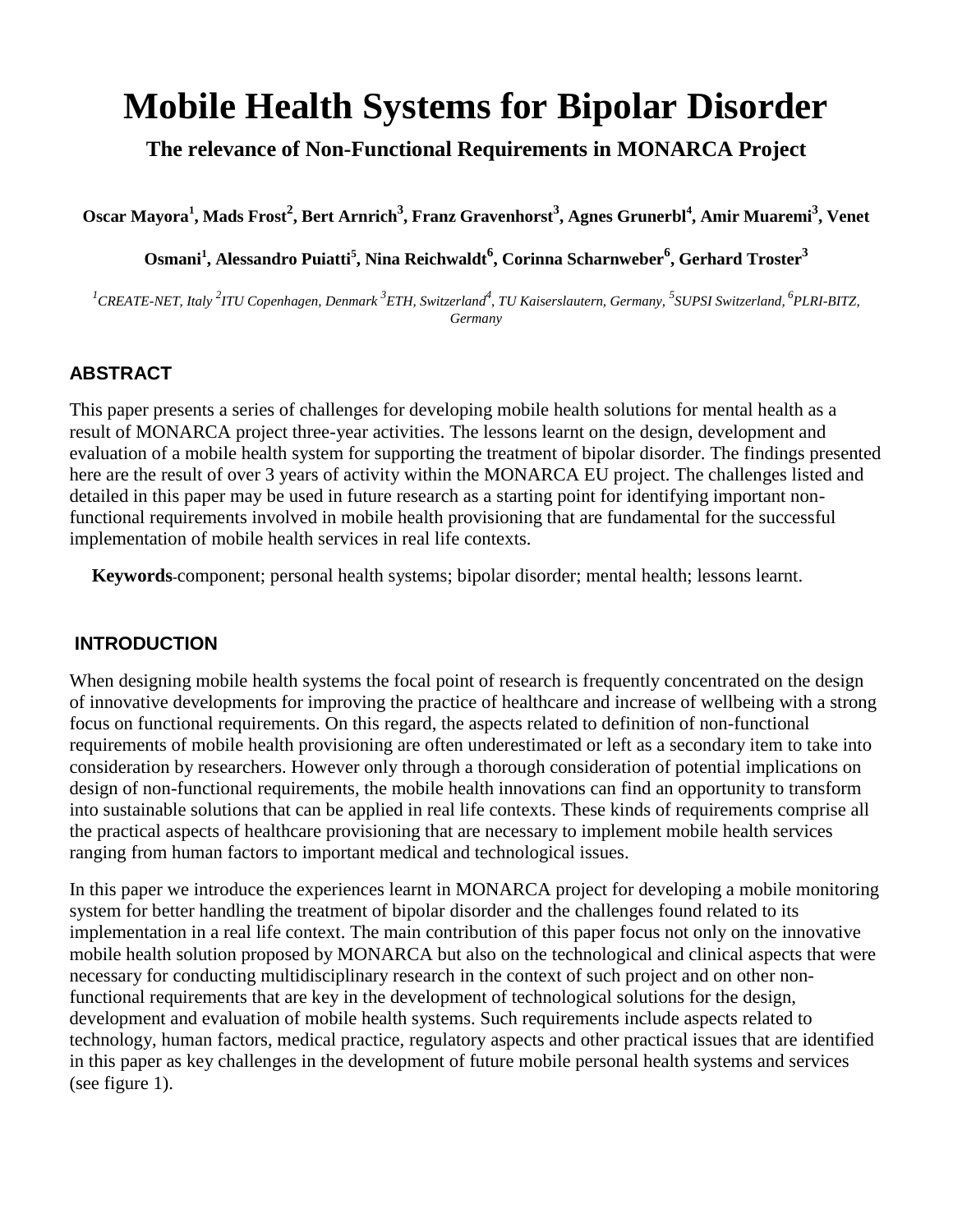

Figure 1: Relevant Aspects in Multidisciplinary IT-based Clinical Research

# **MOBILE TECHNOLOGY AND BIPOLAR DISORDER TREATMENT**

Current medical practice of bipolar disorder treatment is based on identification and analysis of mood instability episodes at different intervals of time without possibility of continuous monitoring in a practical way. On this regard, with the use of currently available technology and innovative processes proposed by recent research approaches [Mayora 2011] it is envisioned in the short term a new generation of services to improve healthcare provisioning in the treatment of mental health diseases [Arnrich et al 2010] [Arnrich et al 2013]. In particular due to the wide acceptability of mobile devices and the growing interest in the development of healthcare-related apps, there is a clear trend on the use of mobile phones as a key enabler of new wellbeing/healthcare services. In fact, some of these new developments are already going in the direction of using mobile phone-based sensing for monitoring conditions related to specific mental diseases such as bipolar disorder [Puiatti et al 2011]. In such kind of applications, the mobile-phone-based sensing architecture integrates the set of novel services and supports key functionalities on sensing and data analysis, patients interfaces (client side) and hospital and health information systems (server side) as in MONARCA system in figure 2 [Mayora 2011].



Figure 2: MONARCA system basic components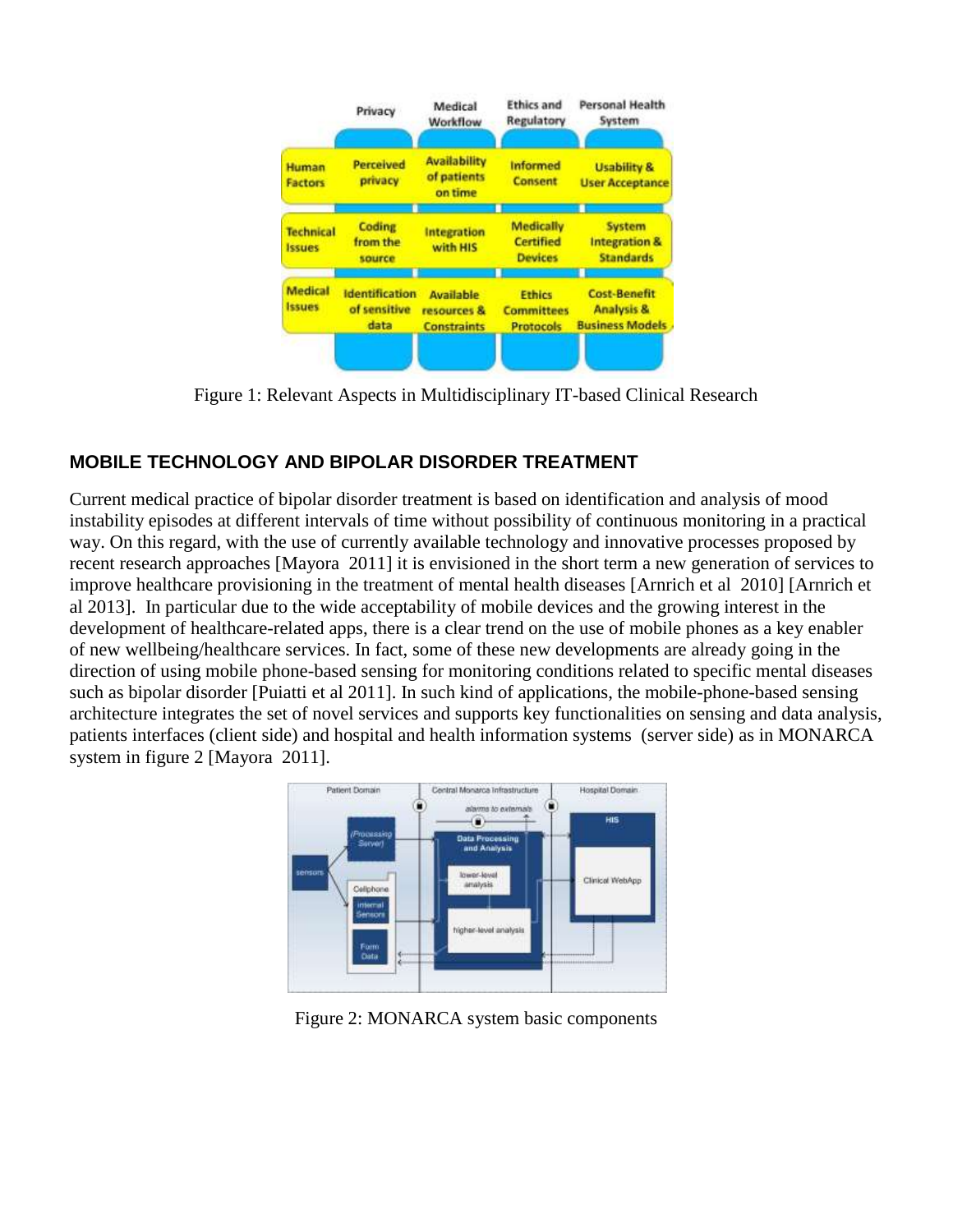Regarding the specific treatment of bipolar disorder, during the past years, as well as in other healthcare domains, there has been a major organizational switch in paradigm from inpatient treatment to outpatient treatment. On this regard, there is currently a scientific switch going on in the paradigm of treatment in bipolar disorder from focus on the mood episodes to focus on the inter-episodic mood instability [Bonsall 2012] (see Figure 3).



Figure 3: Inter-episodic mood instability from (from Bonsall et al. 2012).

The role of mobile phones in continuous monitoring of personal health condition for bipolar disorder patients implies a novel way to include objective data regarding patients activity and behavioral conduct while allowing also for more subjective input based on self-assessment (as in traditional bipolar disorder therapy). In this way, the information received by clinicians is complemented for a better decision support while defining the patients' therapy. In fact the ability of subjective measures such as self-assessment to detect prodromal symptoms of depression and mania may be not be sufficient compared to objective measures such as speech, social and physical activity that is indeed achievable with the use of mobile eHealth technology [Sobin et al 1997] [Benazzi 2009] [Weinstock et al 2008] [Kuhs et al 1992]. However, all these behavior-related features that are actually obtainable as objective measurements with current technology, pose a series of challenges and open research questions on translating them into meaningful information for physicians and patients.

It is important to consider that the utilization of technical monitoring systems in the field of mental health inevitably causes several challenges on the patients' sphere. On this regard, mobile sensing systems have to be suitable for the daily use and need to incorporate adaptive user-friendly strategies regardless of whether the patient is depressive or manic. The design needs to consider that the use of the system should impact on the patients' mental state because any technical issue that may be cause of additional stress. In addition, future personal health systems should enable agreement (concordance) between patient, relatives and clinicians, which is highly important for treatment outcome. It is very often a crucial problem that patients, relatives and clinicians comprehend the patient condition in different ways and consequently they will each aim for different (treatment) methods and goals.

The following sections provide a series of requirements that have to be taken into consideration when designing mobile health applications in the field of mental health. The proposed requirements are the result of the experiences and reflections on MONARCA three-year project and constitute a series of recommendations to take into consideration in future mental health developments.

## **HUMAN FACTORS IN MEDICAL HEALTH RESEARCH**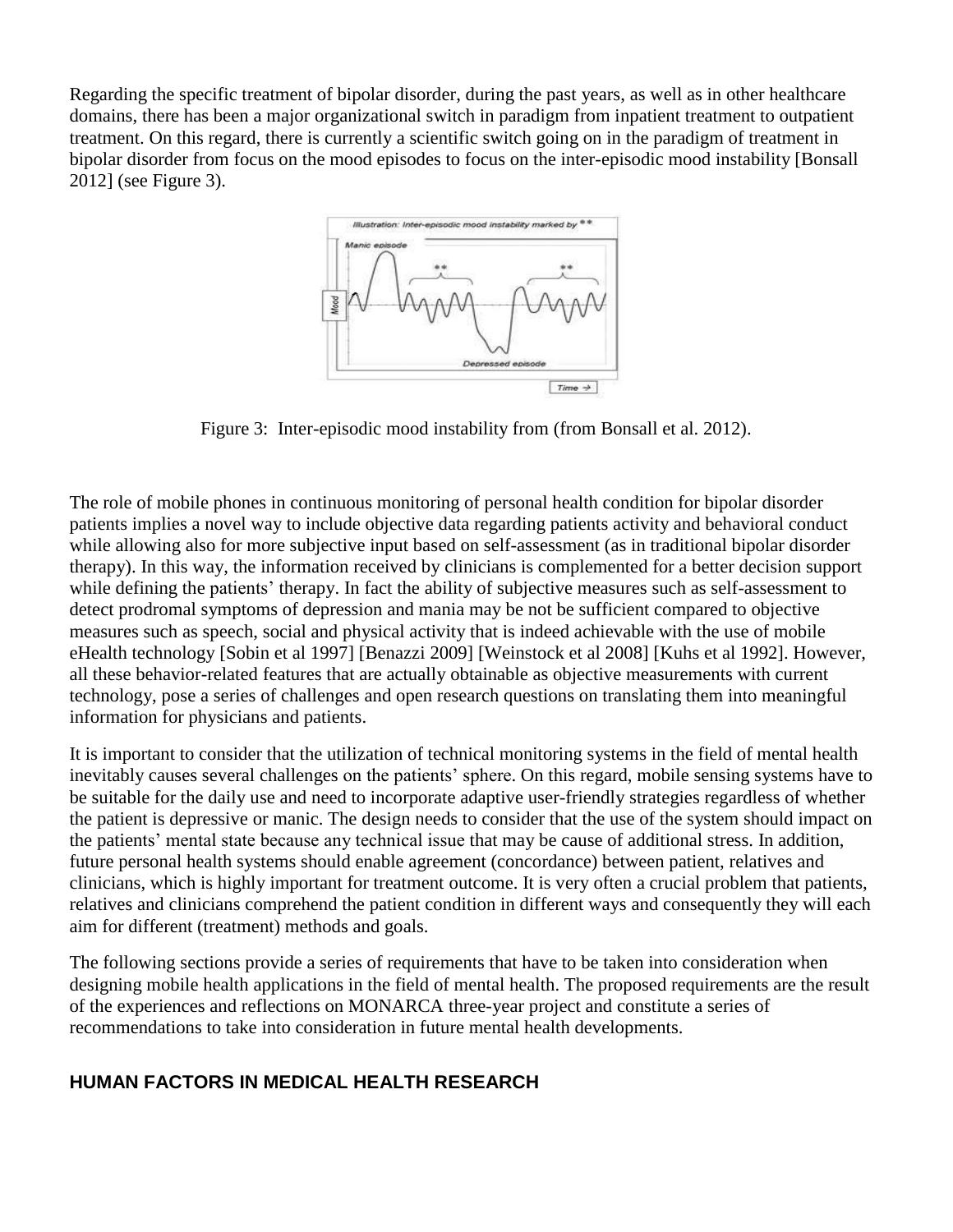Conducting research in healthcare domain that involves humans either if they are clinicians, patients or caregivers is notably different from other domains and presents special challenges to researchers. There is a very high focus on ethics and patient safety, and there are challenges in maintaining confidentiality high while operating in very private spheres. In these contexts, if not treated carefully, there is a high risk that the researcher may be considered an intruder. In addition, there are difficulties in establishing a common language between medical practitioners and technologists, and a high risk of the potential impact in patient treatment that the developed systems may produce. Through our work with patients and clinicians in the MONARCA project, many interesting questions arose, many thoughtful moments occurred, many considerations were done, and many lessons were learnt, and thus, we have tried to summarize some of the key human factors we have encountered during our work:

## **Exposure to Patients**

Emotions among patients with mood disorders are intense and can be twisted. Experiencing patients crying, shouting, wanting to die, strapped to their beds, etc., can be a disturbing experiences for non-clinical researchers. It is hard to prepare for this, but at least you should be aware of it.

## **Functional vs. non-functional**

Often HCI researchers are very focused on the functionality of the systems, but there are a lot of nonfunctional aspects that have to be in place for the technology to work. For instance, we encountered examples of ensuring patients having a data plan for their 3G connection, enabling them to transmit their data from the phone to the hospitals server. The need for teaching the clinicians how to operate the system, to be able to access the data, and prepare user guides as well as a hotline for technical assistance for when they encounter issues they cannot solve. For a project to be successful, it is important to pay attention to non-functional aspects, as they can become showstoppers if not taken into consideration. This is a highly difficult and exhausting task, especially with elaborate and multi-user systems, but it must not be neglected.

## **Trust and Transparency**

Trust or the lack there of, is a foundational part of any relationship. In particular it is critical to relationships in the realm of healthcare. The patient trusts that their team of healthcare professionals is going to manage their wellness appropriately. When introducing a new technology, like the MONARCA system, it is important to build a trustworthy relationship with the patients, ensuring their commitment and willingness to provide intimate health care data, which is maintained by a transparency in both systems and actions. If it fails, the patients will stop to use the system and the value of the system supporting the treatment is lost.

## **Usability and Acceptance Issues in Real-life Conditions**

Conducting a real-life study including people suffering from a mental illness who are not necessarily trained in using technology can arise issues of human nature.

• MONARCA Mobile Phone-based Approach – Using familiar devices in these kind of studies such as mobile phones, and base the monitor platform on them could eliminate the main obstacles posed for example in requiring the use of external sensors (i.e. wearable devices) which people may not be so familiar with and that may stigmatize users. On this regard, MONARCA approach was that of proposing a mobile phone sensing approach under the hypothesis that people have a large acceptance of such devices and normally are not afraid to get in touch with them. Nevertheless a certain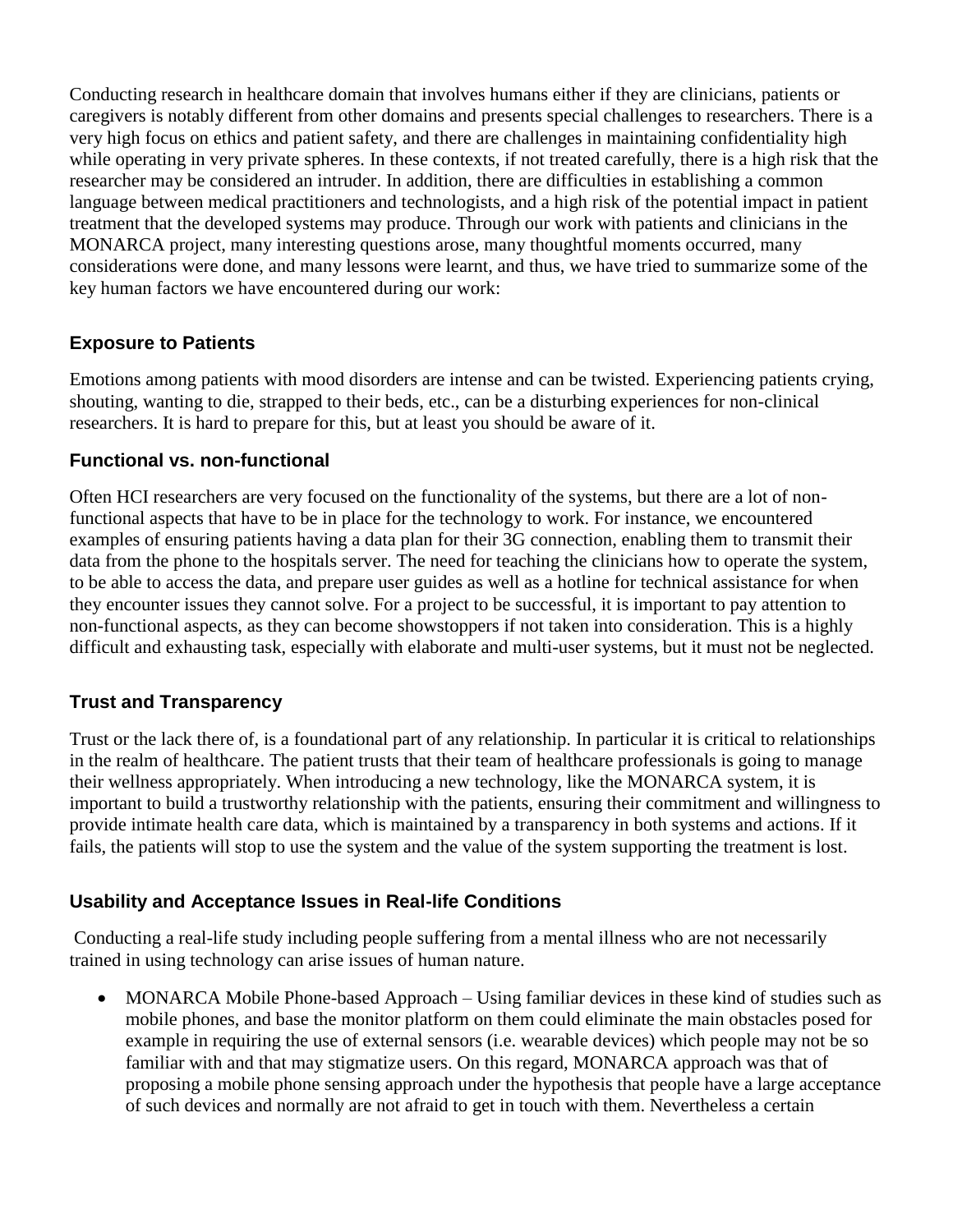attraction of test-subjects and patients to modern technology turned out to be a necessary precondition for a successful deployment of this study. In fact, in some cases we came across this issue especially with the first patients, who even though were very eager to participate in the study, eventually were overwhelmed by the various unfamiliar functionalities the smart-phone provided and therefore dropped out.

 Users Perception of System Usefulness – To our surprise, most patients were not much concerned about privacy as long as it was guaranteed to them a sensitive and anonymized treatment of their data. Bipolar patients, when they start to realize and accept their disorder, are aware that they need help, because they do not want to experience extreme episodes. Therefore, a lot of them were willing to try new ways, especially if those ways might help them to reduce the amount of anti-depressant or mood stabilizing medicine, as these medications normally cause unwanted side effects. Therefore, when they were asked to participate in a study, which might help them in the future to deal with their disease, a sufficient number of patients were willing to participate. So with the help of the psychiatrists who established the contact to the patients, the recruitment of patients was easier than expected.

## **TECHNOLOGICAL CHALLENGES IN MENTAL HEALTH RESEARCH**

When deploying a real-life study in health care and especially in a psychiatric environment a number of challenges have to be faced [Gruenerbl 2012]. Very often these challenges are a mix of regulatory and human requirements that have a strong implication in the technical solution to be implemented. In particular, these requirements pose a series of restrictions that have to be addressed from a technical viewpoint including privacy constraints, security aspects, battery limitations and in general a series of non-functional needs that if not addressed properly during the solution design, can jeopardize the successful adoption of the proposed system.. On this regard, a series of technical challenges faced during the development of MONARCA project were identified as follows:

#### **Need to Technically-Obscuring Sensitive Data**

Being a project relying on identifying high-level behavioral information from patients' activity, MONARCA used a number of different sensors acquiring sensitive data. On this regard, a very important requirement was that all the sensor readings had to be anonymized before analyzing them to guarantee the privacy of the participants. This meant that different precautions should have been taken right after the data acquisition to avoid reconstructing signals that could be related to specific patients as follows:

- Location parameters such as GPS coordinates, extracted from the mobile phone had to transferred into a neutral coordination system before processing them. In addition Wi-Fi and Bluetooth signals were used for establishing presence in certain areas and proximity to other users without necessarily establishing a clear correspondence to whom and where in particular.
- In order to perform frequency-analysis on voice during phone calls, the respective algorithms for speech acquisition had to be developed in a way that scrambled the actual signal to avoid its original reconstruction while keeping the required properties for analyzing the voice. The scrambling mechanisms work in a way that the voice was sliced into small chunks and these slices were randomly permuted within each second, resulting in a negligible speech intelligibility. In this way, the speech of the person become not understandable, while at the same time the performance of the acoustic analysis of the speech was not degraded.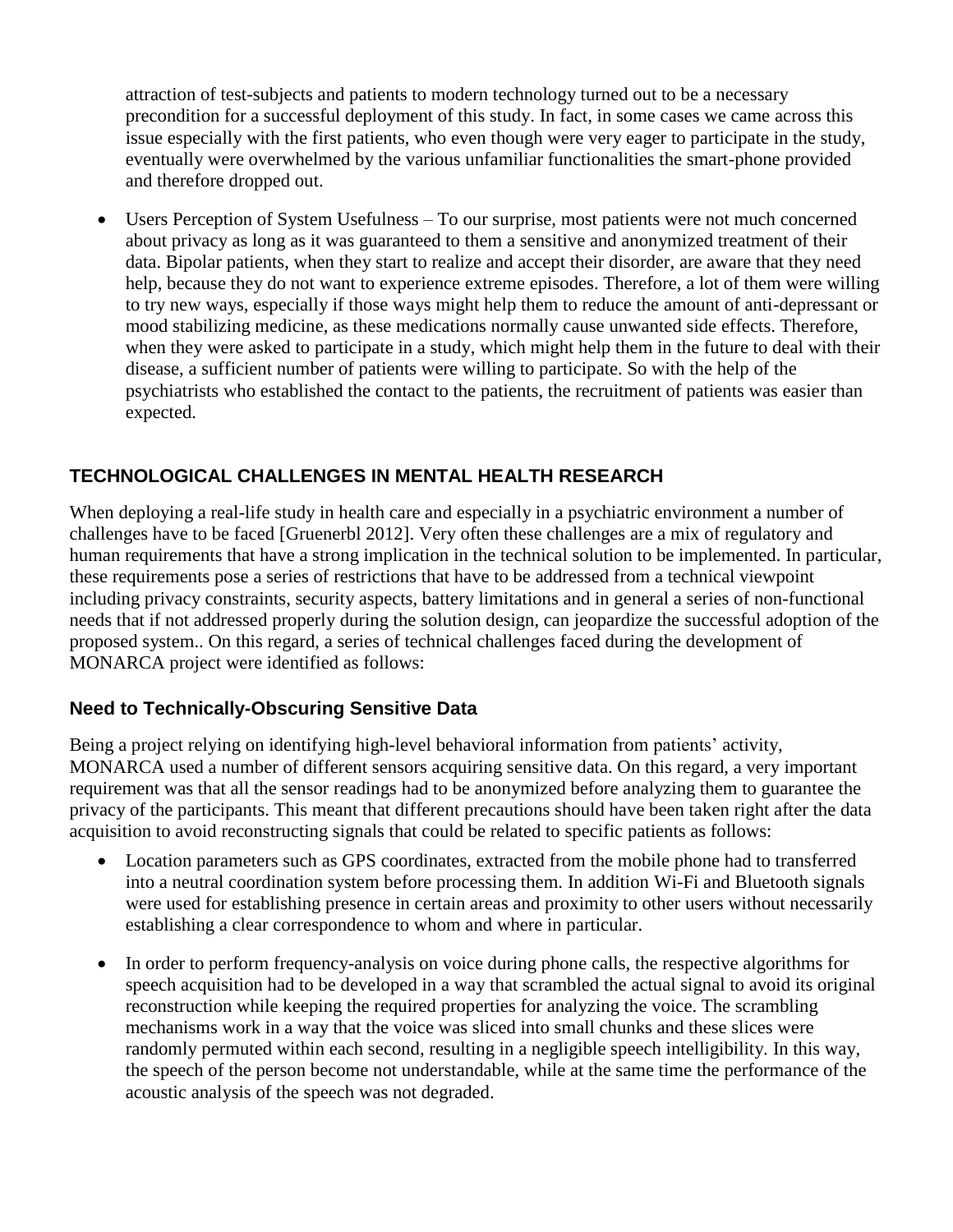- In addition to codifying the speech signal, the recorded scrambled conversations were anonymized before stored on the smart phone.
- Data security was achieved by encrypting all the acquired data directly inside the smartphone memory with the Advanced Encryption Standard (AES) and the communication between the smartphone and the server was done via HTTPS, resulting in an additional security layer in the data transfer process.

#### **Flexible Strategies for Data Transmission**

Personal health systems collecting patients' information for further processing need to establish a clear strategy for secure data transmission from the monitoring device to the server. The original set-up in MONARCA project for data transmission was designed to automatically transmit the data. All data would have been transmitted to a secure server belonging to the psychiatric hospital facilities via a secure connection at least once a day. Even though the infrastructure was already set up in this way (and worked properly in Copenhagen trial), in one of the trials in Austria it had to be changed before the study started as it turned out that most of the possible participants neither owned an appropriate wireless Internet connection at home, nor full 3G Network and DSL coverage was guaranteed. To overcome this issue, the set-up was changed to internal storage of all sensor readings using SD Card, which were transferred every 2-3 weeks into the server during the appointment of the patients at the psychiatric hospital facilities. d Even using the external SD Card, it was a challenge to store data in different ASCII format files for more than a couple of weeks. Therefore, we serialized all the data being collected using the Google Protocol Buffers. This resulted in a 70% reduction in size of data stored in the SD Card.

#### **Software stability and OS Versions**

Another technical issue consisted in finding an appropriate Android operating system in which implement MONARCA solution. In general, one of the big advantages of the Android system is, that it is not limited to one specific smart phone brand but is available for various different cell phone types from different smart phone producers. Yet this advantage turnout to be a big limitation we had to deal with because the Android OS is partially adapted for different producers. The main issue here was, to find an Android based smart phone with an OS, which allowed accessing the sensors even though having the display turned off. Not all OS variances permitted this by the time the study was conducted. In later updated versions of the operating system this feature came per default and thereby eliminated this issue later. However a relevant aspect to consider in further developments is the extend in which different versions of operating systems may work in different devices and therefore a good strategy has to be defined to overcome this kind of issues.

#### **Devices Performance Limitations**

When involving different types of monitoring devices, it is not granted that all devices will have the expected performance in real life as in ideal conditions. In particular in MONARCA, the first tests of the running smart-phone application revealed that the smart-phone tended to get rather hot for some specific setups. This was especially true when no Wi-Fi signal was available, because this set-up triggered the Wi-Fi port to increase the scan-frequency by default of the OS. Next to increasing the smart-phone's temperature it decreased the battery-life tremendously. This brings us to another technical issue that is the battery life itself. As in numerous other technical applications, the main critical part in using a smart phone for data recording is the phone's battery life. Constant operating of all sensors in a high-resolution mode reduces the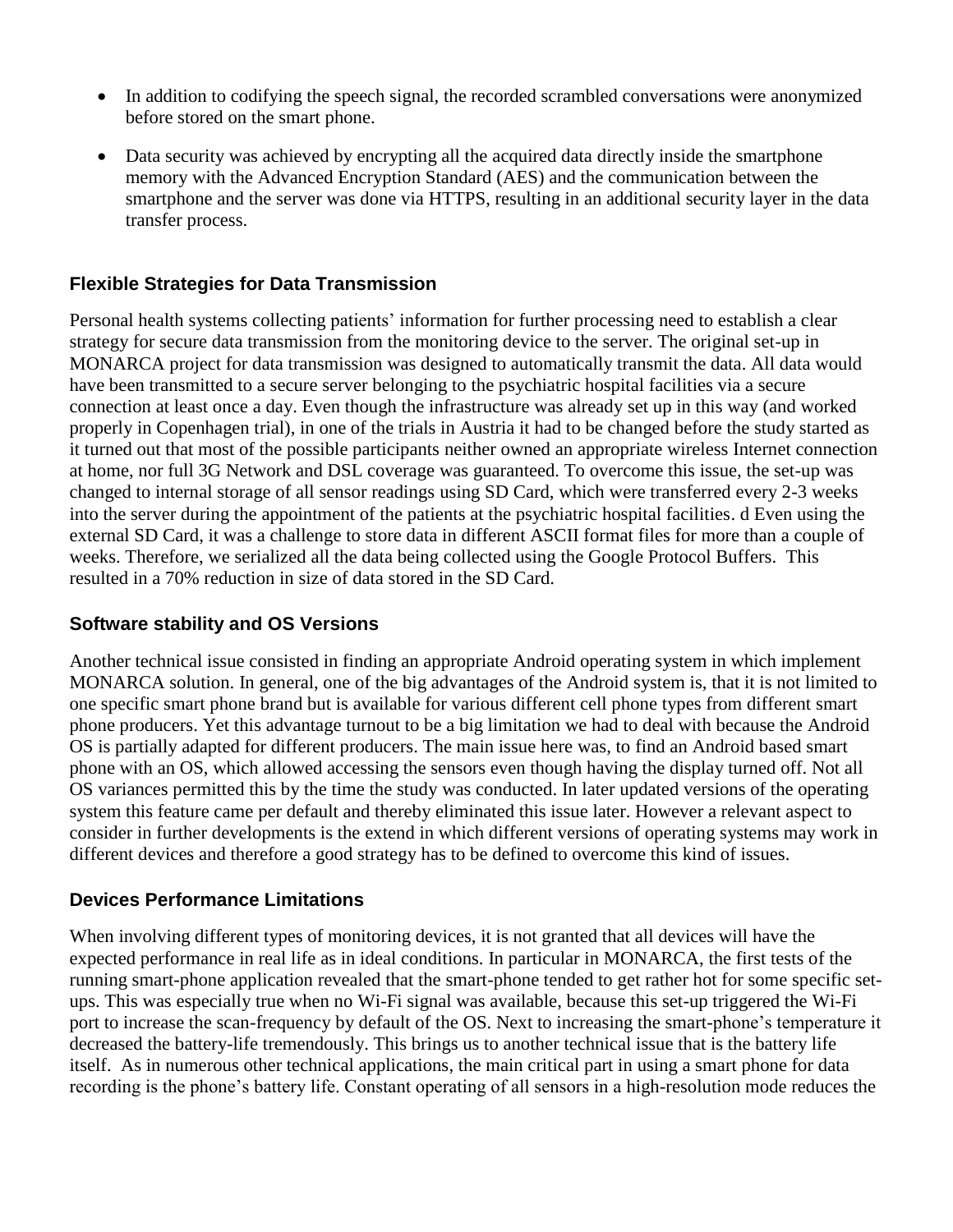battery life to few hours making some applications unusable in real-life conditions. To overcome these issues of battery usage, the design of the system was optimized as follows:

- The acceleration sensor was used to trigger most other sensors. This was feasible as for example on unmoved cell-phones (that will not change their position), therefore GPS/Wi-Fi sensing was reduced to a minimum while the cell-phone was identified as not moving.
- Furthermore, as long as a person stays inside of a building GPS is only of little use, while Wi-Fi if available would provide the needed position information. Therefore, the usage of GPS, which itself is highly power consuming, was turned off indoors while Wi-Fi was available.

# **Physiological Monitoring Constraints**

Besides the mobile phone with its incorporated sensors the MONARCA system consists of two further sensing modalities: A wrist-worn activity monitor and a mobile electro-dermal activity (EDA) sensor. The two major technical challenges faced concerning the requirements of these continuous measurements were the mobility and the unobtrusiveness. To ensure the mobility of the system, the sensors have to be lightweight, small and offer an acceptable battery lifetime. Incorporating the wrist-worn activity sensor in an unsuspicious watch and hiding the EDA electrodes under the socks reached the unobtrusiveness aimed for. Since in state-of-the-art EDA systems, the signals are recorded at the fingers and under lab conditions, studies had to be performed to prove the value of EDA signals obtained at the feet during every-day activities [Setz 2013]. Besides these technical challenges, the system has to be certified for clinical use. The Ethical committee issued this legal requirement. Facing limited resources and time, this basically prevented us from developing own custom-designed sensor modules, and we opted for off-the-shelf certified devices.

#### **Integration Issues**

A multi-component project like MONARCA typically needs to integrate multi-parametric data with origin in different sources such as sensing devices, mobile technologies, medical records, data repositories, etc. This is a challenging task that has to be clear well in advance of the development of single components. The definition of input and output data formats, communication protocols and synchronization parameters is of utmost importance for a proper integration. Moreover, due to the usually high complexity of heterogeneous clinical IT environments, particular focus should be put on robust, flexible, scalable and secure system architecture. MONARCA platform utilized an approach based on a flexible technology (CouchDB) for storing and rendering multi-parametric data accessible from the different modules of the system.

# **ETHICS, REGULATORY AND INTEGRATION IN MEDICAL WORKFLOWS AND TRIALS**

## **Ethics and regulations**

While conducting experimentations involving clinical trials, it is necessary to be compliant with ethical and regulatory constraints. In fact, it is necessary to get the approval of an Ethical Committee before starting any data collection with patients. Moreover, the regulations in each Country (and occasionally in different states of the same Country), very often are different and in general are complicated and time consuming. Because of this, it is crucial to contact very early in the process the respective Ethic Commissions and to get a clear knowledge of the regulatory framework and potential limitations to the expected trials. In fact, during MONARCA we were required to work at several ethic approvals. First of all the approval for the acceptance of conducting clinical trials for a project with the conceptual framework of continuous monitoring like MONARCA and second an approval for each single trial during the project including in detail the scope of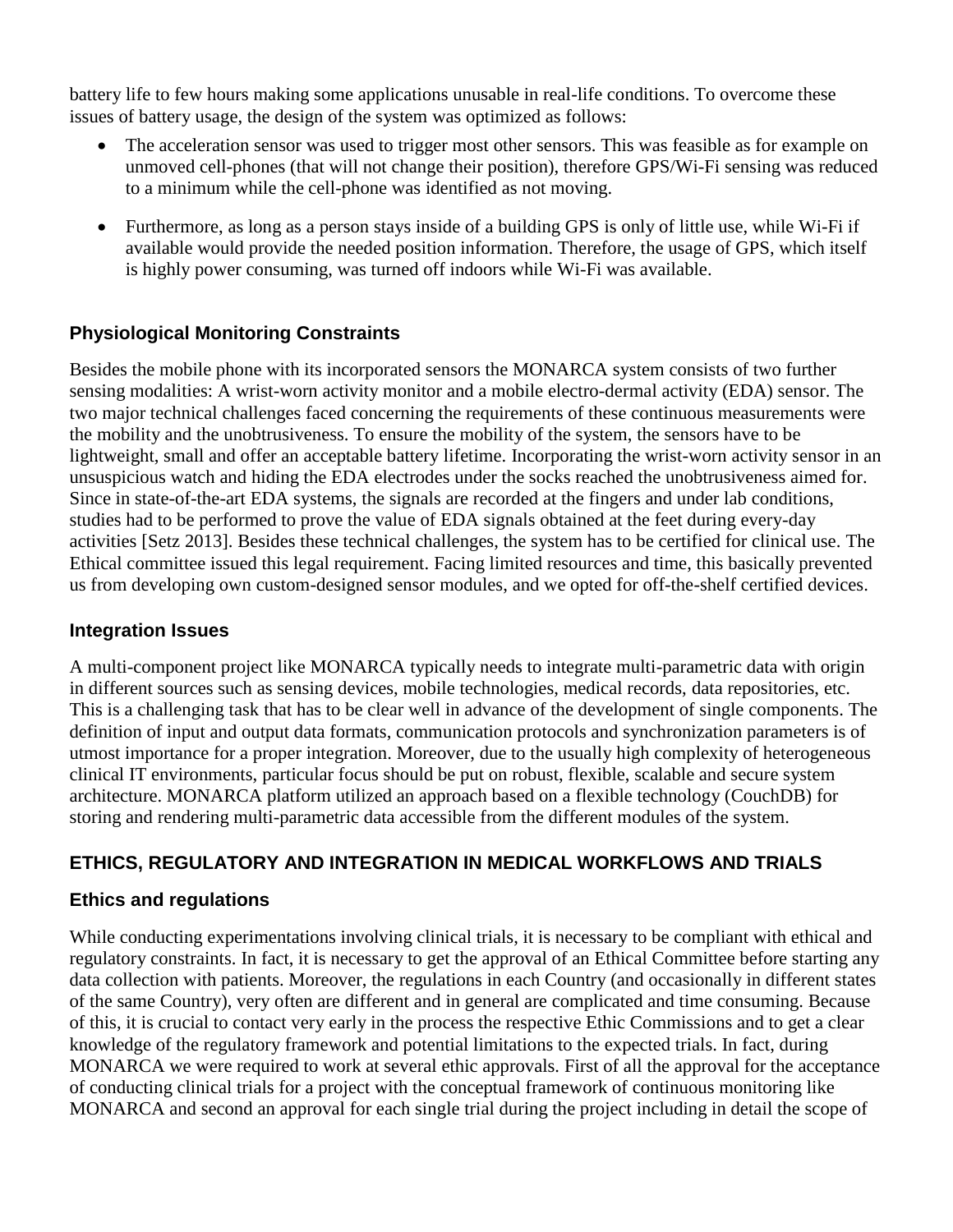the trial, the policy for users consent and the specific devices to be utilized. This process is a time consuming one and if not done in an opportune way can slow-down and jeopardize the timeline of the project. Moreover, the use of medically certified devices in clinical trials is mandatory and very often this situation constrains researchers to utilize off-the-shelf certified devices to avoid delays. On this regard, special attention has to be put to specific state-of-the-art devices that still don't have a general regulatory framework regarding their potential use as medical devices (i.e. mobile phones and mobile e-health apps).

#### **Integration in clinical/medical workflows**

Clinical workflows describe the processes a clinician is working in with patients towards provisioning the required healthcare services. On this regard, in order to implement an accurate working plan towards the development, testing and validating of a PHS, the single steps required to build a continuous healthcare services workflow have to be modeled in a coordinated way between clinicians and technologists. Secondly, the integration of extra working steps for a clinical trial and later for the use of the PHS has to be discussed and modeled into the existing workflow in a way that does not disrupt the healthcare service provisioning plan but instead improve it. Moreover, it remains a significant challenge to fit the workflow into clinical routine since patients or existing resources may not be available as planned for specific trials.

# **Trials Constraints**

The entire study was conducted in a real-life deployment. In order to avoid difficulties in following deployments an important part was to learn every possible lesson: The first big issue we came across was obtaining the approval of the ethics committee. Not every parameter can be influenced here yet the better one is prepared the less surprises will come along. As long as authorities (specifically in health care) do not approve a study the hands are tied and this can turn down or cut in a study or cause severe delays. Therefore it is important to carefully examine and understand local and countrywide laws and regulations in order to design equipment to be as fitting to the regulations as possible. More over in real-life deployments in health care it is inevitable to use certified equipment. If sensors used, are in-house productions they should be certified beforehand. Otherwise the study might run into trouble. Here it can help a lot to have a back-up solution available and ready.

As part of the trials, the appropriate rewards and compensations for motivating patients to take part should be considered. While conducting MONARCA studies it turned out that an appropriate beneficiary/compensation system was useful for motivating participation. This is particularly relevant specifically in the studies where the pool of possible test subjects is limited. In our study the practice of letting the test subject keep the smart phone after the trial proved to be an additional motivation for some of the participants.

## **CONCLUDING REMARKS**

This paper presented a series of challenges for developing mobile health solutions for mental health. The proposed challenges can be codified as a set of non-functional requirements that are relevant in the design, development and evaluation of mobile monitoring systems. In fact the general requirements presented here are a collection of recommendations from the lessons learnt after three years of the MONARCA EU Project on supporting the treatment of bipolar disorder with mobile technologies. The challenges discussed in this paper may be used in future research as a set of relevant guidelines in the development of innovative solutions for mental health treatment and in a broader way for future research on personal health systems.